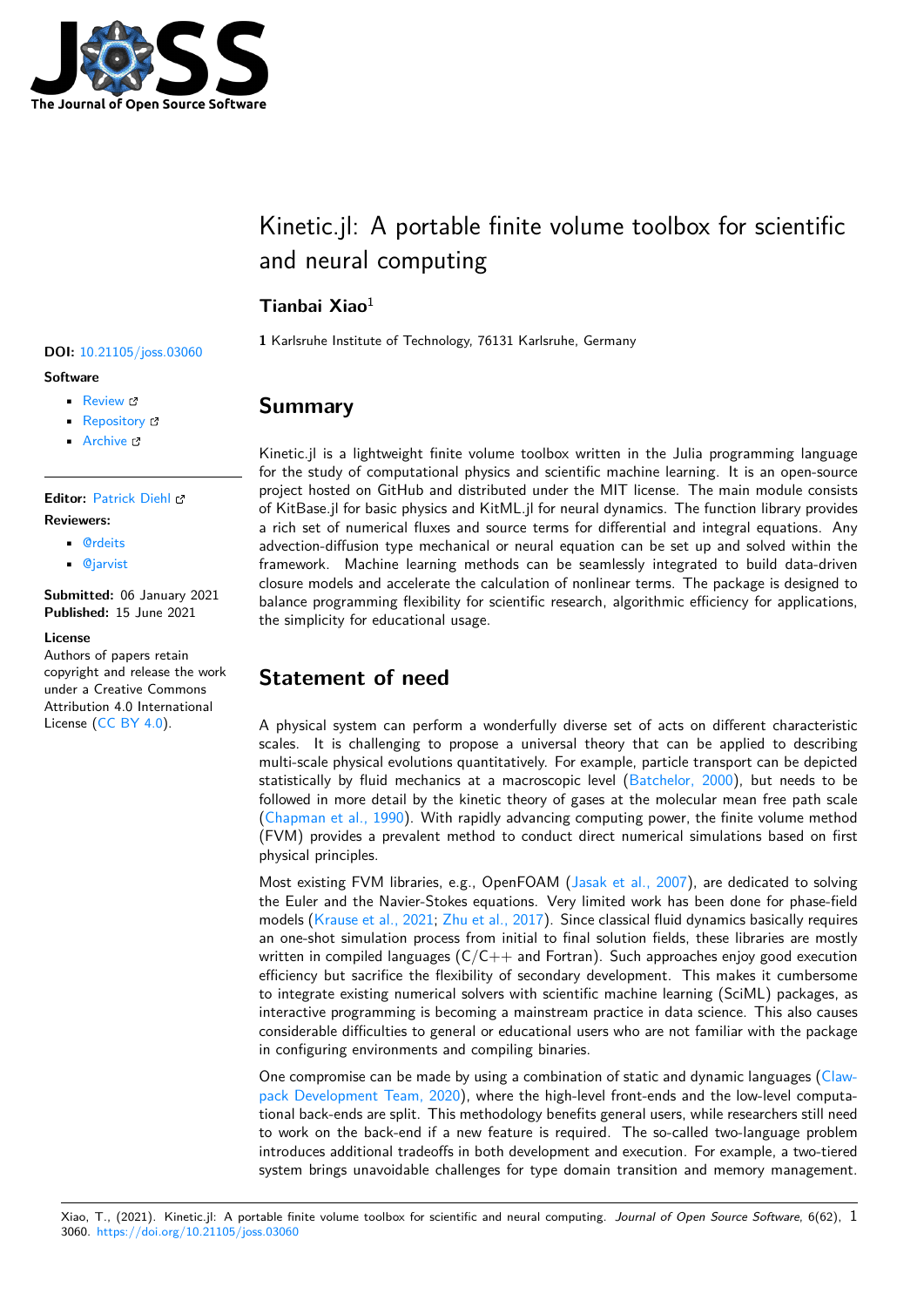

Special attention needs to be paid on optimizing the high-level codes, e.g., the vectorization of massive computation part, which can be unnatural in a physical simulation and might generate additional temporary objects. In addition, interfacing between layers may add significant overhead and makes whole-program optimization much more difficult (Bezanson et al., 2012). Unlike these packages, Kinetic.jl is built upon the Julia programming language (Bezanson et al., 2017), which is dynamically typed and designed for high performance computing for a broad range of devices. Based on type inference and multiple dispatch, it is a promising choice to solve the two-language problem.

Kinetic.jl focuses on the theoretical and numerical studies of many-particle syste[ms of gases,](#page-4-5) [photons,](#page-4-5) plasmas, neutrons, etc. (Xiao et al., 2017, 2020) A hierarchy of abstractions is implemented in the library. At the highest level, it is feasible to model and simulate a fluid dynamic problem within ten lines of code. At the lowest level, we designed methods for general numbers and arrays so that it is possible to cooperate with existing packages in Julia ecosystem. For example, Flux.jl (In[nes et al., 2018\) ca](#page-4-6)[n be u](#page-4-7)sed to create and train scientific machine learning models. Innovations of the package are:

- 100% Julia stack that encounters no two-language problem
- Comprehensive support for [kinetic theory and](#page-4-8) phase-space equations
- Lightweight design to ensure the flexibility for secondary development
- Close coupling with scientific machine learning

# **KitBase.jl**

The main module of Kinetic.jl is split into two pieces to reduce the just-in-time (JIT) compilation time for domain specific applications. The basic physical laws and finite volume method are implemented in KitBase.jl. It provides a variety of solvers for the Boltzmann equation, Maxwell's equations, advection-diffusion equation, Burgers' equation, Euler and Navier-Stokes equations, etc. Different parallel computing techniques are provided, e.g., multi-threading, distributed computing, and CUDA programming.

In the following, we present an illustrative example of solving a lid-driven cavity problem with the Boltzmann equation. Two initialization methods, i.e., configuration text and Julia script, are available for setting up the solver. With the configuration file config.toml set as below,

```
# setup
matter = gas # material
case = cavity # case
space = 2d2f2v # phase
flux = kfvs # flux function
collision = bgk # intermolecular collision
nSpecies = 1 # number of species
interpOrder = 2 # interpolation order of accuracy
limiter = vanleer # limiter function
boundary = maxwell # boundary condition
cfl = 0.8 # CFL number
maxTime = 5.0 # maximal simulation time
# physical space
x0 = 0.0 # starting point in x
x1 = 1.0 # ending point in x
nx = 45 # number of cells in x
```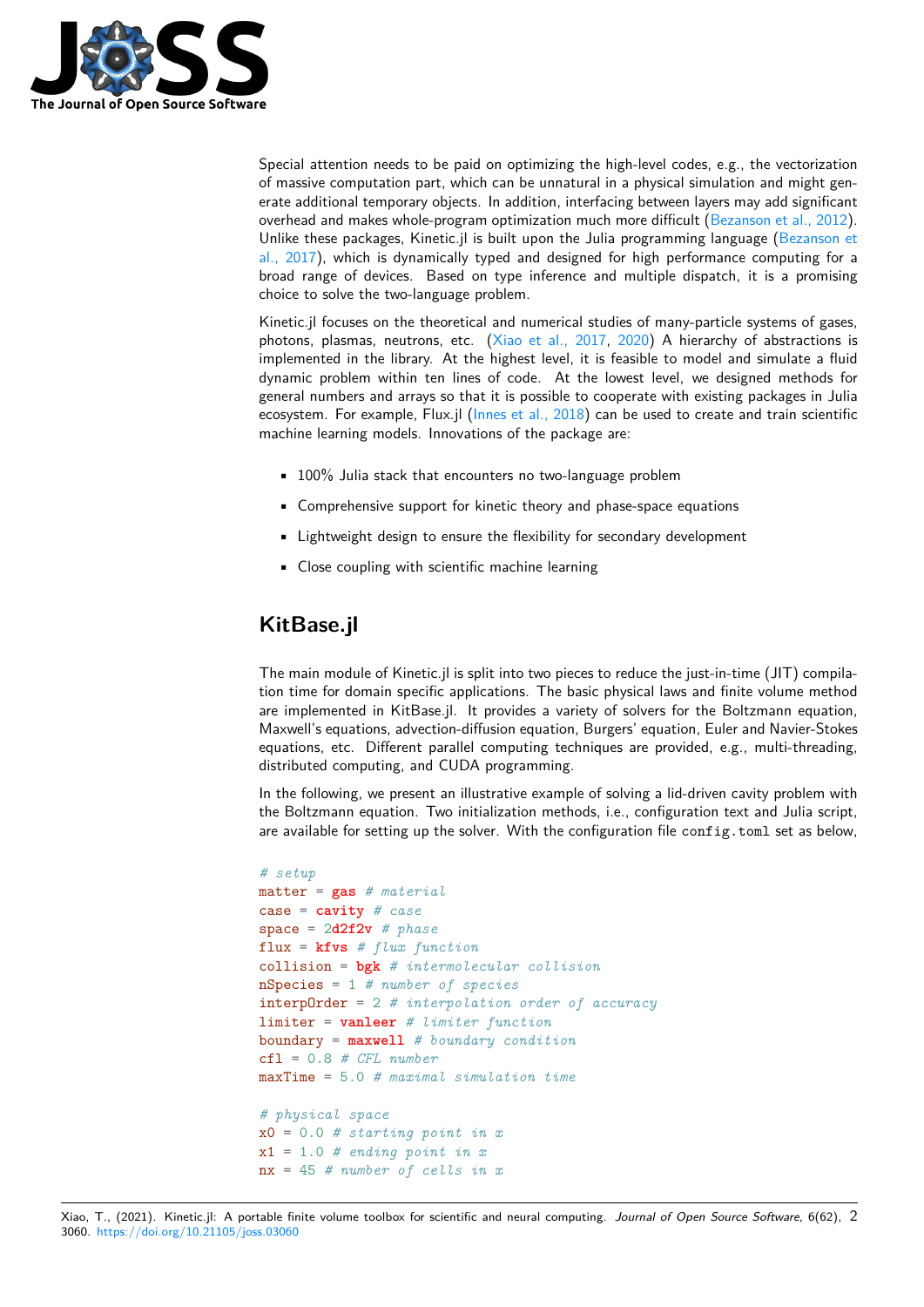

```
y0 = 0.0 # starting point in y
y1 = 1.0 # ending point in y
ny = 45 # number of cells in y
pMeshType = uniform # mesh type
nxg = 0 # number of ghost cell in x
nyg = 0 # number of ghost cell in y
# velocity space
umin = -5.0 # starting point in u
umax = 5.0 # ending point in u
nu = 28 # number of cells in u
vmin = -5.0 # starting point in v
vmax = 5.0 # ending point in v
nv = 28 # number of cells in v
vMeshType = rectangle # mesh type
nug = 0 # number of ghost cell in u
nvg = 0 # number of ghost cell in v
# gas property
knudsen = 0.075 # Knudsen number
mach = 0.0 # Mach number
prandtl = 1.0 # Prandtl number
inK = 1.0 # molecular inner degree of freedom
omega = 0.72 # viscosity index of hard-sphere gas
alphaRef = 1.0 # viscosity index of hard-sphere gas in reference state
omegaRef = 0.5 # viscosity index of hard-sphere gas ub reference state
# boundary condition
```

```
uLid = 0.15 # U-velocity of moving wall
vLid = 0.0 # V-velocity of moving wall
tLid = 1.0 # temperature of wall
```
we can execute the following codes

```
using Kinetic
set, ctr, xface, yface, t = initialize("config.toml")t = solve!(set, ctr, xface, yface, t)
plot_contour(set, ctr)
```
In the above codes, the computational setup is stored in set. The solutions over control volumes are represented in an array ctr, while xface and yface record the interface fluxes along x and y directions. In this example, the structured mesh is generated automatically by Kinetic.jl, while a non-structured mesh file can also be imported and used for computation. The result is visualized with built-in function plot\_contour, which presents the distributions of gas density, velocity, and temperature inside the cavity.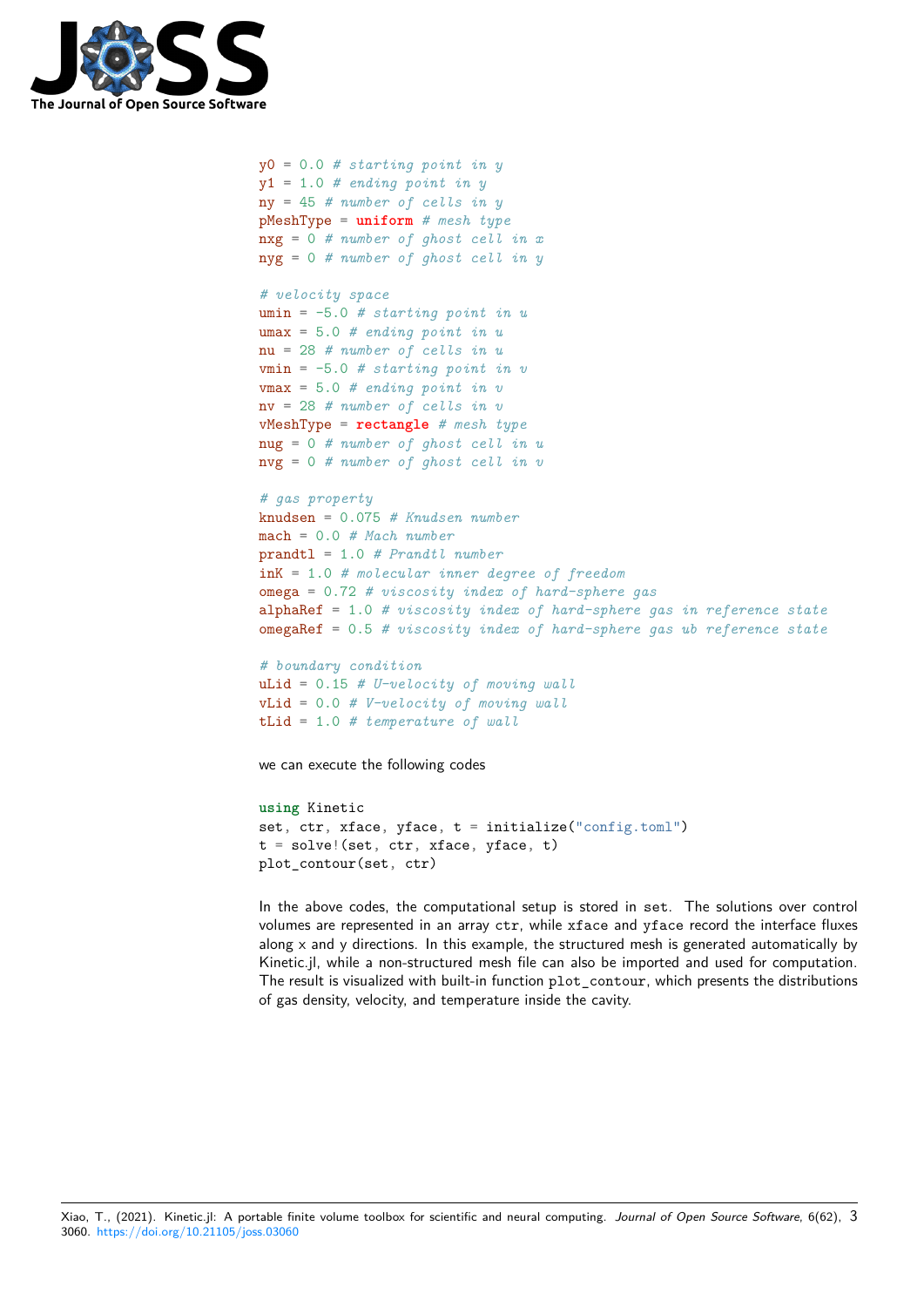



Fig. 1: macroscopic variables in the lid-driven cavity (top left: density, top right: U-velocity, bottom left: V-velocity, bottom right: temperature).

# **KitML.jl**

Machine learning has increasing momentum in scientific computing. Given the nonlinear structure of differential and integral equations, it is promising to incorporate the universal function approximators from machine learning surrogate models into the governing equations and achieve a better balance between efficiency and accuracy. In KitML.jl, we implement strategies to construct hybrid mechanical-neural differential operators and form structurepreserving data-driven closure models. The detailed background can be found in Xiao  $\&$ Frank (2020).

### **[Extensio](#page-4-9)n**

Numerical simulations of nonlinear models and differential equations are essentially connected with supercomputers and high-performance computing (HPC). Considering that some existing hardware architecture, e.g., Sunway TaihuLight with Chinese-designed SW26010 processors, only provides optimization for specific languages, we have developed an accompanying package KitFort.jl. This is not a default component of Kinetic.jl but can be manually imported. In addition, a wrapper, kineticpy, has been built to locate structures and methods from the Python ecosystem.

# **Acknowledgements**

The current work is funded by the Alexander von Humboldt Foundation (Ref3.5-CHN-1210132-HFST-P).

Xiao, T., (2021). Kinetic.jl: A portable finite volume toolbox for scientific and neural computing. *Journal of Open Source Software*, 6(62), 43060. https://doi.org/10.21105/joss.03060